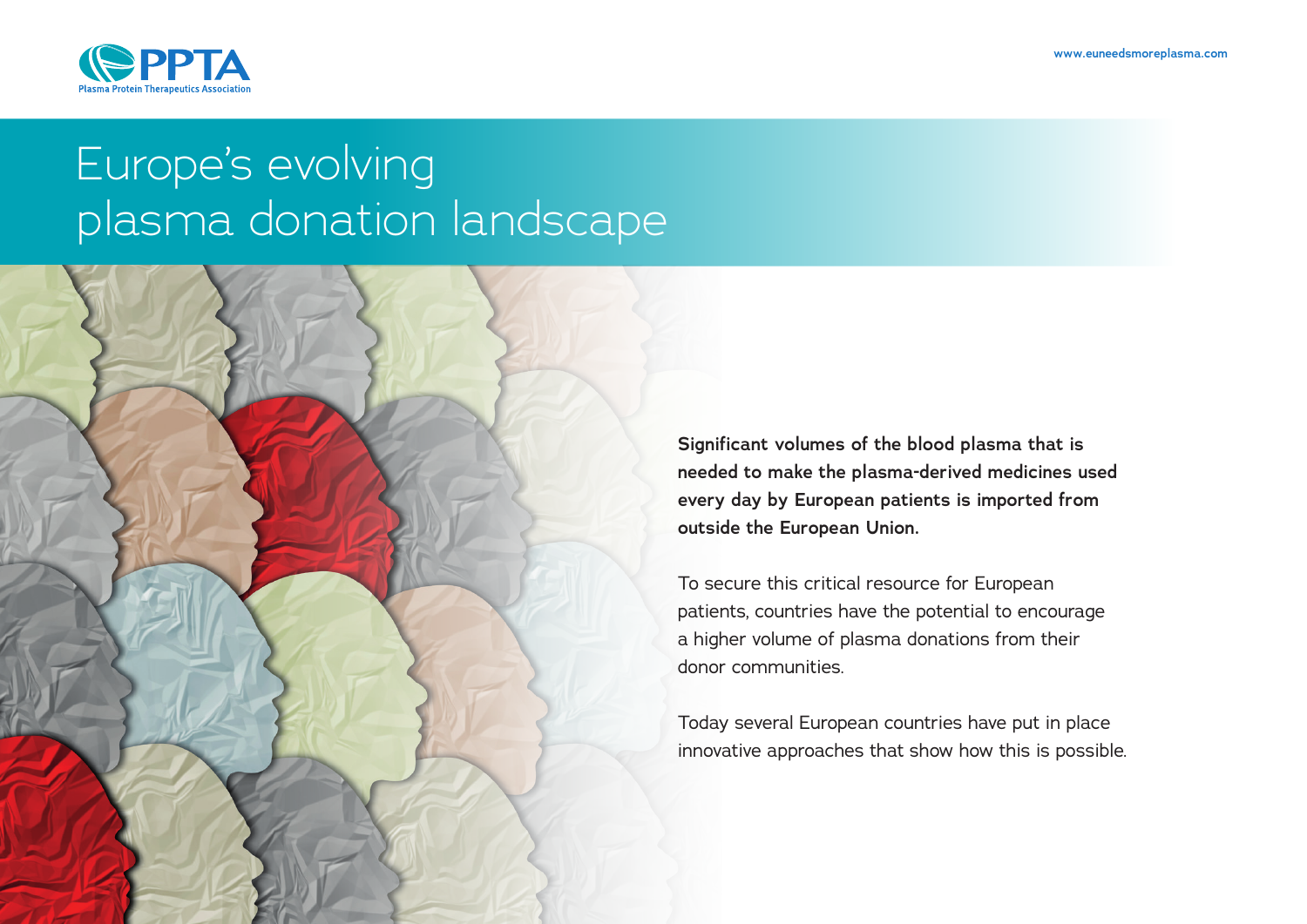## The evolving plasma donation landscape

**In an effort to increase their donations of plasma, some European countries have put in place new systems. They complement existing public whole blood and plasma donation infrastructure by adding a network of private plasma donation centers.** 

Austria, Czech Republic, Germany and Hungary now run a combined public and private sector approach for plasma donation. Here, private plasma donation centers work alongside the traditional blood donation system, bringing plasma donations from new donor communities. This dual approach typically provides three times more plasma per resident compared to other countries in Europe.<sup>2, 3, 4</sup>

A critical aspect of effective plasma donation is the lasting relationships that are needed with new plasma donors. These four countries' blood/plasma policies allow plasma donation centers to offer lump sum compensation or allowance to donors for their participation. Some 24 European countries currently offer plasma donors non-monetary compensation for their efforts – recognizing that giving plasma is an inconvenience compared to giving.<sup>5</sup>

## **Will the growth of new private plasma donation centers reduce whole blood donations to the public system?**

As countries consider moving to a publicprivate sector plasma donation model, some public health officials have voiced concerns that these new entries will disrupt the established blood donation system. They feel that new private sector plasma networks can potentially turn away traditional blood donors, with an overall negative effect on the blood collection sector.

Analysis of data from a decade of combined blood-plasma donation approaches shows no evidence that compensation-based plasma donations from private centers affects established whole blood donations.



**Some 30% of the plasma used in Europe today for medicines production is imported from the US.** 

**Today Europe has 150 plasma private plasma donation centers (2020); the US has around 900. 2, 3, 4**

**Some 55% of all directly donated plasma in Europe is given by donors in Austria, Czech Republic, Germany and Hungary. 2, 3, 4**

**Over the past decade Austria, Czech Republic, Germany and Hungary have reshaped their plasma donation systems to boost donations by opening networks of private plasma donation centers.**